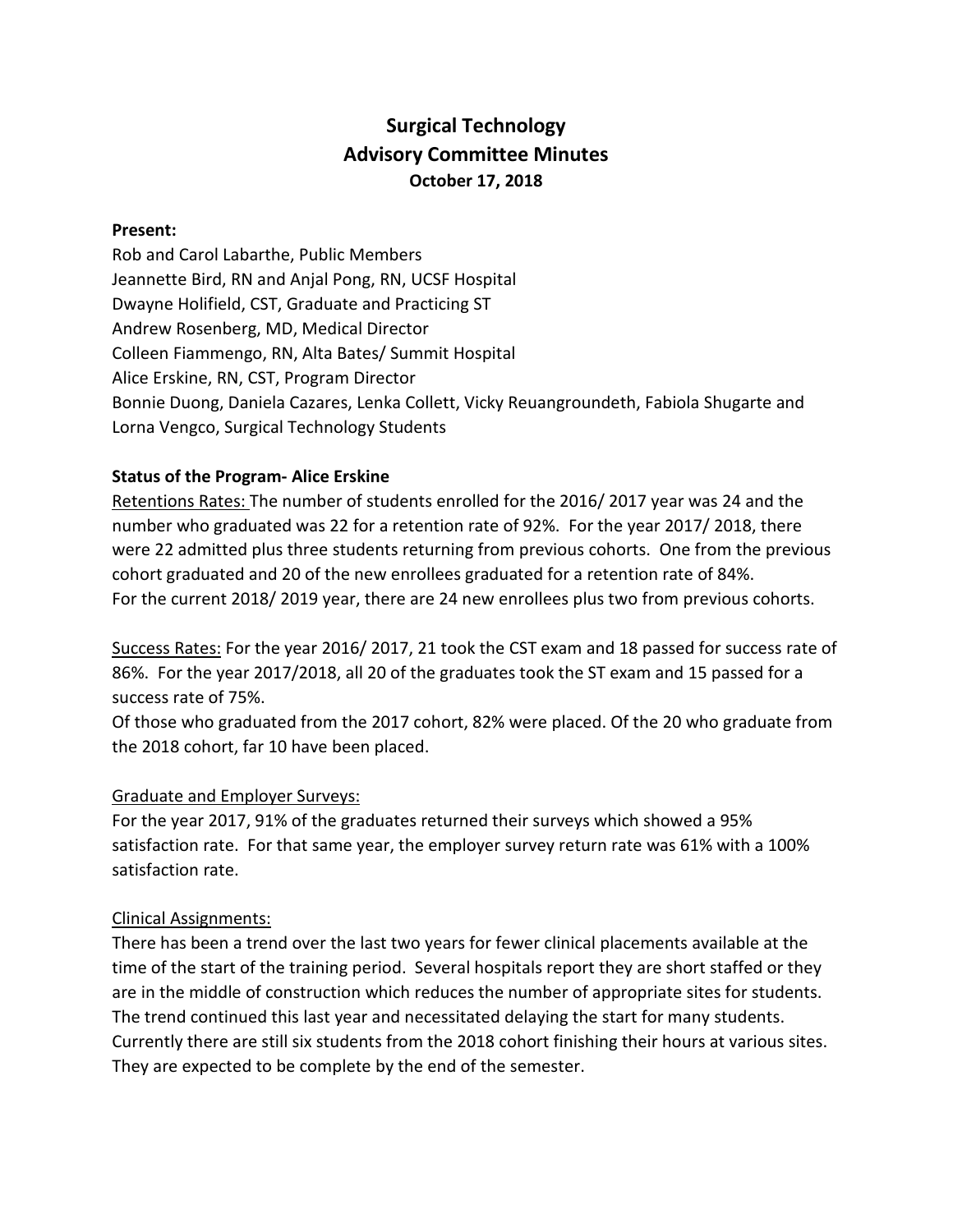Placements for next Spring look more encouraging. Several hospitals have requested student assignments, including the University of California and Kaiser sites.

### Staffing Update

We continue to look for a replacement for the Clinical Coordinator who left last year. Mary McKay, AS, CST is doing double duty as both the Instructional Aid and Lab Instructor with Alice. The goal is to have this position filled by the end of the term.

### Jeanna Davis Award

Carol and Rob Labarthe, our Community Members shared with us the history and purpose of the award. The award was created in memory of their only child, Jeanna Davis, CST who loved her profession and was highly esteemed by her colleagues at Peninsula Hospital. Students of the current cohort may apply. The amount of each award is determined by the Awards Committee comprised of professionals and community members. Faculty are consulted about the candidates but are not involved in the selection. The funds have been instrumental in making it possible for several students to be successful in this program. Last year more than 10 students received awards in varying amounts.

### Curriculum and Lab Update

Since the Clinical Coordinator left, Mary and Alice have revised the laboratory curriculum to give the students more time to practice specific skills. New simulation equipment is being used in our lab/ O.R. There is also a new Simulation Center located around the corner from the classroom that offers realistic manikins and has video-taping capability. Mary and Alice plan to use this lab to offer video feedback to the students.

## Healthcare Community Issues

Graduate Dwayne Holifield, a practicing CST, suggested there be much more time spent in the labs practicing skills. Mary is now available for extra practice time outside the regular class hours. Jeannette Bird, RN, a Nurse Educator at UC San Francisco recommended that there be a greater emphasis on Aseptic Technique and sharps safety. Ajal Pong, RN, another Nurse Educator from UC suggested a class on Communication to help the students learn how to express their learning needs in an effective way.

Alice asked the students present if there was a module on Communication in the summer course called "Legal and Ethical Issues for Healthcare Professionals". The previous instructor for that course included this material. He students said it was not included this year.

### Students' Issues

The students suggested a unit on Communication and Collaboration be offered in SURG 441. They also asked to be able to see videos of surgical procedures from beginning to end. Then, they asked if the instructors would allow them to simulate a full procedure including all of the ST's duties. In response to these suggestions, Alice plans to present a class on Communication,